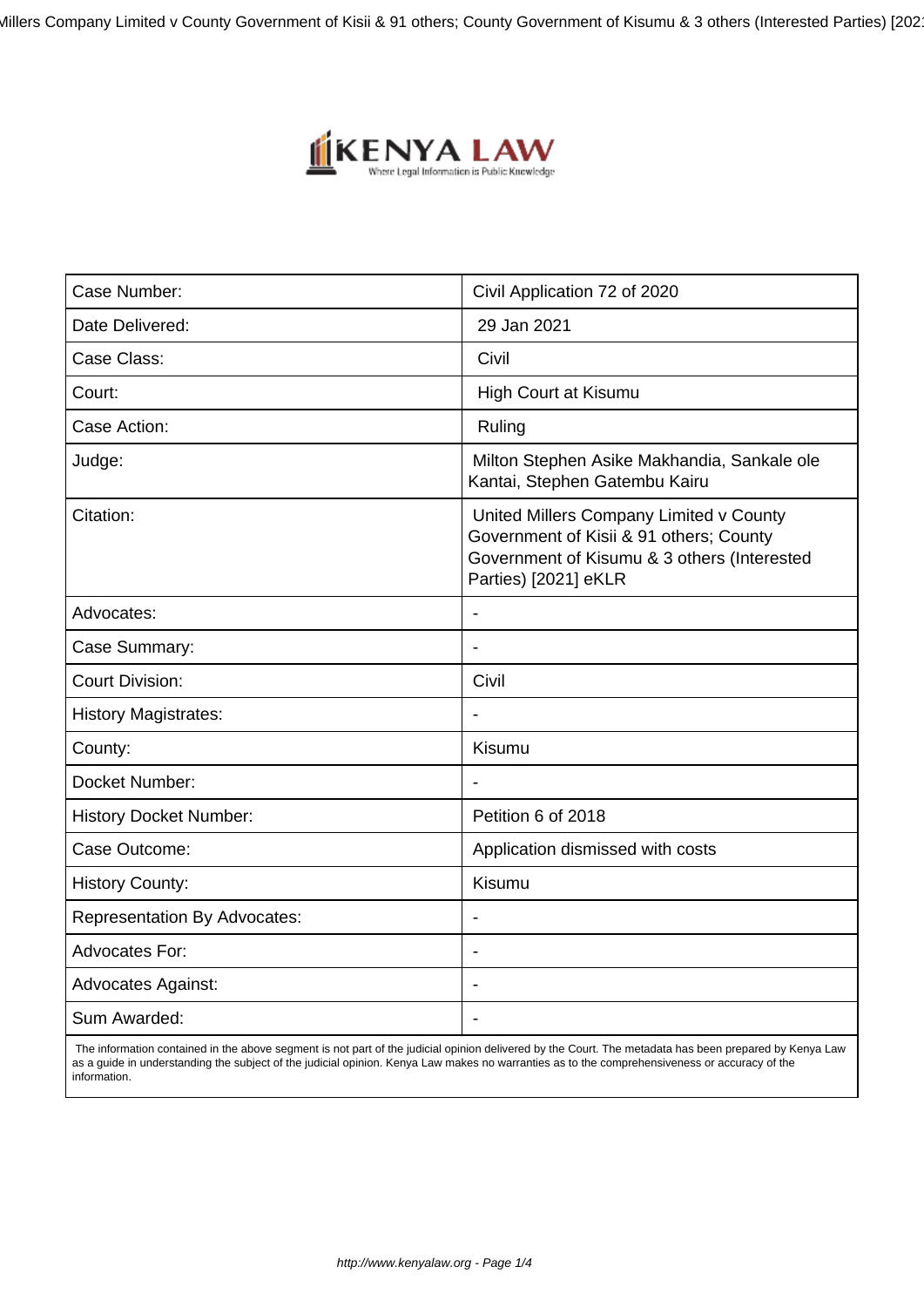Millers Company Limited v County Government of Kisii & 91 others; County Government of Kisumu & 3 others (Interested Parties) [202

#### **IN THE COURT OF APPEAL**

# **AT KISUMU**

# **(CORAM: ASIKE-MAKHANDIA, GATEMBU & KANTAI, JJ.A)**

# **CIVIL APPLICATION NO. 72 OF 2020**

# **BETWEEN**

**UNITED MILLERS COMPANY LIMITED....................................................................................APPLICANT**

**AND**

#### **THE COUNTY GOVERNMENT OF KISII & 91 OTHERS..................................RESPONDENTS**

**AND**

#### **THE COUNTY GOVERNMENT OF KISUMU & 3 OTHERS....INTERESTED PARTIES**

(An application for injunction pending the hearing and determination of the intended appeal from the judgment of the High Court of Kenya at Kisumu (**F.A. Ochieng, J.**) dated  $15<sup>th</sup> April, 2020$  in **HC Petition No. 6 of 2018**)

# \*\*\*\*\*\*\*\*\*\*\*\*\*\*\*\*

# **RULING OF THE COURT**

Before us is a notice of motion application dated 14<sup>th</sup> July, 2020 in which the applicant prays for a temporary injunction against the respondents and their authorized agents restraining them from impounding any motor vehicles belonging to the applicant and levying of distribution and or single business permit fees, stay of proceedings in Kisii CMCC No. 448 of 2017, Migori CMCC No. 441 of 2016 and Homabay PMCC No. 69 of 2016 pending hearing and determination of the intended appeal. The applicant further prays for substituted service of the application and the intended appeal upon the respondents and interested parties in any of the newspapers with wide circulation.

The application is brought under Rule 5(2) (b) of the Court of Appeal Rules and Sections 3A & 3B of the Appellate Jurisdiction Act and Article 159(2) (d) of the Constitution. It is premised on the grounds that: the impugned judgment has exposed the applicant to payment of multiple licence fees and charges to the respondents for the sale of its products in their counties thereby placing a high cost of doing business; the orders were made in total disregard of and contrary to Article 209(5) of the Constitution; the respondents and interested parties were imposing tax levies upon the applicant as a precondition of allowing its motor vehicles within their respective jurisdictions; that the fees legislated and charged by the respondents and interested parties amounted to double taxation; their actions were violating the applicant's constitutional rights to own and enjoy its economic activities and properties; was in breach of the Constitution, the County Governments Act, the Statutory Instruments Act and detrimental to the national economic interest; they do not provide any services to the applicant to warrant imposition of taxes hence their actions amount to an abuse of law, power and unfair administrative action; the applicant's intended appeal has high chances of success and if the orders sought are not granted the intended appeal will be rendered nugatory; and finally, that the issues raised in the application and intended appeal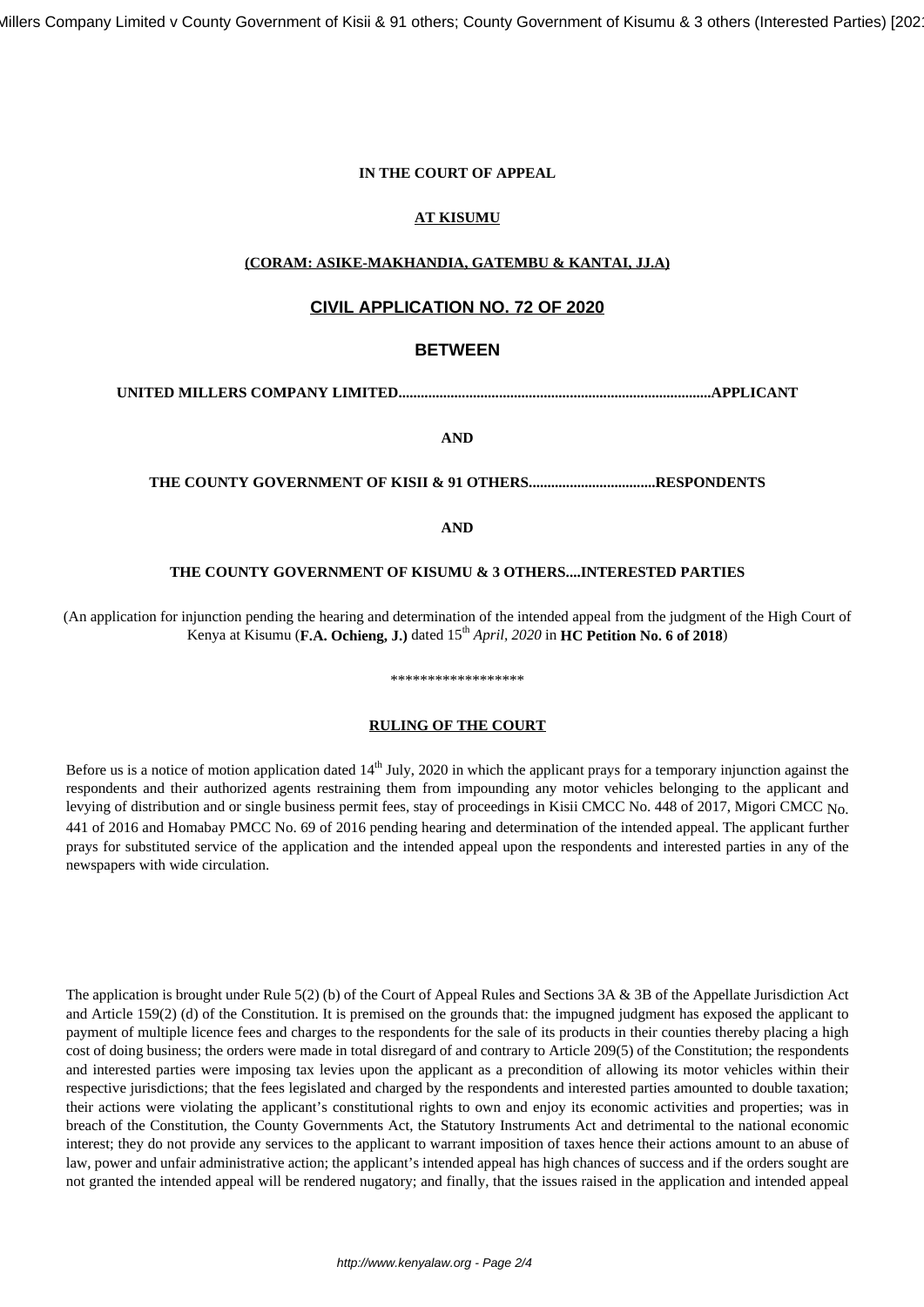concern public interest and having the same advertised will enable other interested parties who would want to participate in the proceedings be enjoined. The application was further supported by the affidavit of Kamal Narshi Punja Shah, the director of the applicant, in which he reiterated and expounded on the contents of grounds on the face of the application and argued passionately on the merits of the intended appeal.

We are not certain that the applicant served the application on the respondents and interested parties save perhaps the  $21<sup>st</sup>$ respondent. The applicant from the face of the application seeks an ex-parte injunction as well as service of the application and record of appeal by advertisement. This would obviously suggest that the application has yet to be served on all the respondents and interested parties.

But for the 21<sup>st</sup> respondent it maintained that the application was incompetent, failed to meet the threshold for the grant of the orders sought under rule 5 (2) (b), of this court's rules and that the principles set down in the oft cited case of **Giella vs Cassman Brown (1973) EA 358** relied on by the applicant was inapplicable in an application of this nature in this court.

Rule 5(2) (b) under which this motion has been brought does not envision the grant of *exparte* orders, more so an exparte injunction and or stay of proceedings. It envisages that before such an orders are made, such an application be served and be canvassed inter partes before a determination is made either way.

We are satisfied that the applicant has not met the first requirement. Even if it had the applicant if successful in the intended appeal would easily be reimbursed the amounts it would have expended in the extra charges levied by the respondents and interested parties. In any event, even if the application was to be heard on merit, a prayer for injunction under Rule 5(2) (b) of this Court's rules does not follow the principles laid out in **Giella v Cassman Brown [1973] EA 358.** Yet this is the basis upon which the applicant has hinged its application. In **Ramco Investment Limited v Uni-Drive Theatre Limited [2014] eKLR** this Court stated thus:

**"…we emphasize that whether the application is for a stay of execution, stay of further proceedings or injunction under rule 5 (2) (b**), **the principles and consideration set out earlier apply. An injunction under rule 5 (2) (b) does not follow the traditional consideration enunciated in the celebrated Giella V. Cassman Brown EA [1973] 358 even though it remains an invocation of the equitable jurisdiction of the Court".**

Here the applicant has only to satisfy the twin principles as explained in the case of **Stanley Kang'ethe Kinyanjui v Tony Ketter & 2 Others** [2013] eKLR that the intended appeal is arguable; and if successful, it shall be rendered nugatory unless the orders sought are granted. It matters not that the application is at the exparte stage. By relying on the principles laid down in **Giella vs Cassman Brown** (supra), the applicant is way off the mark.

On stay of proceedings, such an order cannot be made exparte in our view. The effect of such an order will impact on the parties to those suits without having been given an opportunity to be heard. The applicant only served the  $21<sup>st</sup>$  respondent but failed to serve the application upon the other respondents. The applicant has not explained why service was not effected on the said respondents or the effort made towards serving them before it could seek substituted service. See **Ephraim Njugu Njeru v Justin Bedan Njoka Muturi & 2 others [2006] eKLR** where the court stated that: "*Substituted service is resorted to after all reasonable and proper efforts have been made to trace the respondent but in vain*."